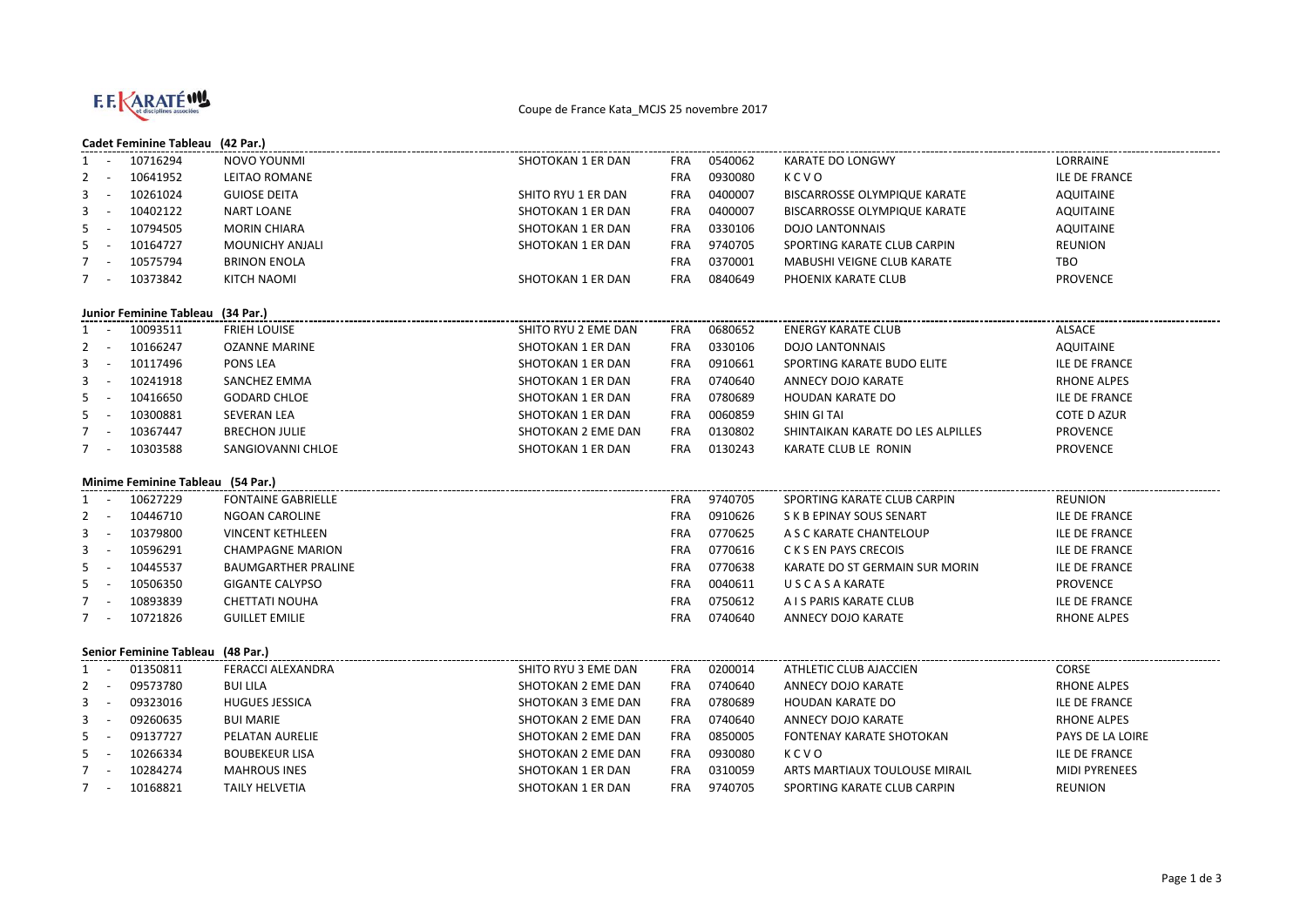| Cadet Masculin Tableau (58 Par.)  |                                   |          |                            |                    |            |         |                                        |                       |  |  |
|-----------------------------------|-----------------------------------|----------|----------------------------|--------------------|------------|---------|----------------------------------------|-----------------------|--|--|
| 1                                 |                                   | 10308727 | <b>SKRYMA YVAN</b>         | SHOTOKAN 1 ER DAN  | FRA        | 0590605 | RYU KARATE RUMEGIES                    | <b>FLANDRE ARTOIS</b> |  |  |
| 2                                 | $\overline{\phantom{a}}$          | 10410890 | <b>DENAT JULIEN</b>        | SHOTOKAN 1 ER DAN  | <b>FRA</b> | 0380700 | FORME KARATE MARTIAL                   | <b>RHONE ALPES</b>    |  |  |
| 3                                 | $\overline{\phantom{a}}$          | 10234066 | <b>TAS YANIS</b>           | SHOTOKAN 1 ER DAN  | <b>FRA</b> | 0850635 | <b>TEAMTAS 85</b>                      | PAYS DE LA LOIRE      |  |  |
| 3                                 |                                   | 10303615 | THIVENDRARAJAH CHATHVEEKAN |                    | <b>FRA</b> | 0920079 | C S M PUTEAUX                          | ILE DE FRANCE         |  |  |
| 5                                 |                                   | 10293428 | LAOU HINE QUENTIN          | SHOTOKAN 1 ER DAN  | <b>FRA</b> | 9740618 | SHOTOKAN KARATE CLUB DE BOIS DE NEFLES | <b>REUNION</b>        |  |  |
| 5                                 |                                   | 10305014 | <b>TRAN FABIEN</b>         | SHOTOKAN 1 ER DAN  | <b>FRA</b> | 0930080 | KCVO                                   | <b>ILE DE FRANCE</b>  |  |  |
| $\overline{7}$                    |                                   | 10500507 | <b>BALLISTE MATTHIEU</b>   |                    | <b>FRA</b> | 0060737 | <b>KOKORO KAN</b>                      | <b>COTE D AZUR</b>    |  |  |
| $7 -$                             |                                   | 10416514 | DUPONT ZACHARIE            | SHOTOKAN 1 ER DAN  | FRA        | 0590034 | <b>ASPTT LILLE</b>                     | <b>FLANDRE ARTOIS</b> |  |  |
|                                   | Junior Masculin Tableau (40 Par.) |          |                            |                    |            |         |                                        |                       |  |  |
| 1                                 | $\sim$                            | 10113621 | <b>MROZEK MICKY</b>        | SHOTOKAN 2 EME DAN | FRA        | 0370001 | MABUSHI VEIGNE CLUB KARATE             | TBO                   |  |  |
| $\overline{2}$                    | $\sim$                            | 10108192 | PREUX VINCENT              | SHOTOKAN 1 ER DAN  | <b>FRA</b> | 0910661 | SPORTING KARATE BUDO ELITE             | ILE DE FRANCE         |  |  |
| 3                                 | $\sim$                            | 10247339 | <b>NGOAN FRANCK</b>        | SHOTOKAN 1 ER DAN  | FRA        | 0910661 | SPORTING KARATE BUDO ELITE             | ILE DE FRANCE         |  |  |
| 3                                 | $\sim$                            | 10221711 | <b>NABUCET FLORIAN</b>     | SHOTOKAN 1 ER DAN  | FRA        | 0910661 | SPORTING KARATE BUDO ELITE             | ILE DE FRANCE         |  |  |
| 5                                 | $\overline{\phantom{a}}$          | 10192668 | <b>COUTIERE GAETAN</b>     | SHOTOKAN 1 ER DAN  | <b>FRA</b> | 0370001 | MABUSHI VEIGNE CLUB KARATE             | <b>TBO</b>            |  |  |
| 5                                 |                                   | 10219077 | <b>BLAIS MATHIS</b>        | SHOTOKAN 1 ER DAN  | <b>FRA</b> | 0130883 | KARATE DOJO MARSEILLAIS                | <b>PROVENCE</b>       |  |  |
| $\overline{7}$                    |                                   | 10178321 | LAFINE THOMAS              | SHOTOKAN 1 ER DAN  | <b>FRA</b> | 9720013 | OKINAWA TE TROPIC CLUB                 | MARTINIQUE            |  |  |
|                                   | 7 -                               | 10235013 | POISSON ROMAIN             | SHOTOKAN 1 ER DAN  | <b>FRA</b> | 0910661 | SPORTING KARATE BUDO ELITE             | ILE DE FRANCE         |  |  |
|                                   | Minime Masculin Tableau (48 Par.) |          |                            |                    |            |         |                                        |                       |  |  |
| 1                                 | $\sim$                            | 10640328 | ROUHAUD BASTIEN            |                    | FRA        | 0850004 | KARATE CLUB DE CHANTONNAY              | PAYS DE LA LOIRE      |  |  |
| 2                                 |                                   | 10490434 | DIALLO SIRADJOU            |                    | FRA        | 0950622 | TSUKI KARATE CLUB                      | ILE DE FRANCE         |  |  |
| 3                                 |                                   | 10564035 | <b>CHAFFORT LUCAS</b>      |                    | <b>FRA</b> | 0950034 | ASS AMICALE SPORTIVE SARCELLES         | ILE DE FRANCE         |  |  |
| 3                                 | $\overline{\phantom{a}}$          | 10385010 | <b>MALLET LENNY</b>        |                    | FRA        | 0910661 | SPORTING KARATE BUDO ELITE             | ILE DE FRANCE         |  |  |
| 5                                 | $\overline{\phantom{a}}$          | 10652564 | PATTIN-BAS ESTEBAN         |                    | <b>FRA</b> | 0060737 | <b>KOKORO KAN</b>                      | COTE D AZUR           |  |  |
| 5                                 | $\overline{\phantom{a}}$          | 10376272 | <b>TCHOTE SENY</b>         |                    | <b>FRA</b> | 0910626 | S K B EPINAY SOUS SENART               | ILE DE FRANCE         |  |  |
| 7                                 |                                   | 10502498 | <b>GODARD BAPTISTE</b>     |                    | <b>FRA</b> | 0780689 | <b>HOUDAN KARATE DO</b>                | ILE DE FRANCE         |  |  |
| $7^{\circ}$                       | $\sim$                            | 10609708 | LAHAYE ALEXANDRE           |                    | FRA        | 0770059 | KARATE CLUB BOISSY LE CHATEL           | ILE DE FRANCE         |  |  |
| Senior Masculin Tableau (58 Par.) |                                   |          |                            |                    |            |         |                                        |                       |  |  |
| 1                                 |                                   | 10050732 | <b>MORASSI SOREY</b>       | SHOTOKAN 2 EME DAN | FRA        | 0370001 | MABUSHI VEIGNE CLUB KARATE             | TBO                   |  |  |
| $\overline{2}$                    | $\sim$                            | 09262313 | MONTARELLO ENZO            | SHOTOKAN 2 EME DAN | <b>FRA</b> | 0130243 | KARATE CLUB LE RONIN                   | <b>PROVENCE</b>       |  |  |
| 3                                 | $\sim$                            | 10112128 | NGOAN KEWIN PUTHARAVORN    | SHOTOKAN 2 EME DAN | <b>FRA</b> | 0910661 | SPORTING KARATE BUDO ELITE             | <b>ILE DE FRANCE</b>  |  |  |
| 3                                 |                                   | 09594581 | <b>TRANIER LOICK</b>       | SHOTOKAN 2 EME DAN | FRA        | 0910661 | SPORTING KARATE BUDO ELITE             | ILE DE FRANCE         |  |  |
| 5                                 |                                   | 09159775 | <b>GANOT ROMAIN</b>        | SHOTOKAN 2 EME DAN | FRA        | 0310027 | TOULOUSE OLYMPIQUE AVIATION CL         | <b>MIDI PYRENEES</b>  |  |  |
| 5                                 |                                   | 10552457 | <b>MAZURAIS DAIVY</b>      | SHOTOKAN 2 EME DAN | <b>FRA</b> | 0370001 | MABUSHI VEIGNE CLUB KARATE             | TBO                   |  |  |
| $7^{\circ}$                       |                                   | 10146961 | <b>VIGNAUD JULIEN</b>      | SHOTOKAN 3 EME DAN | FRA        | 0330110 | LE ZANSHIN CLUB SECT KARATE            | <b>AQUITAINE</b>      |  |  |
|                                   | $7 -$                             | 09113136 | MARUANI JONATHAN           | SHOTOKAN 4 EME DAN | FRA        | 0450037 | <b>BUDOKAN KARATE ORLEANS</b>          | TBO                   |  |  |